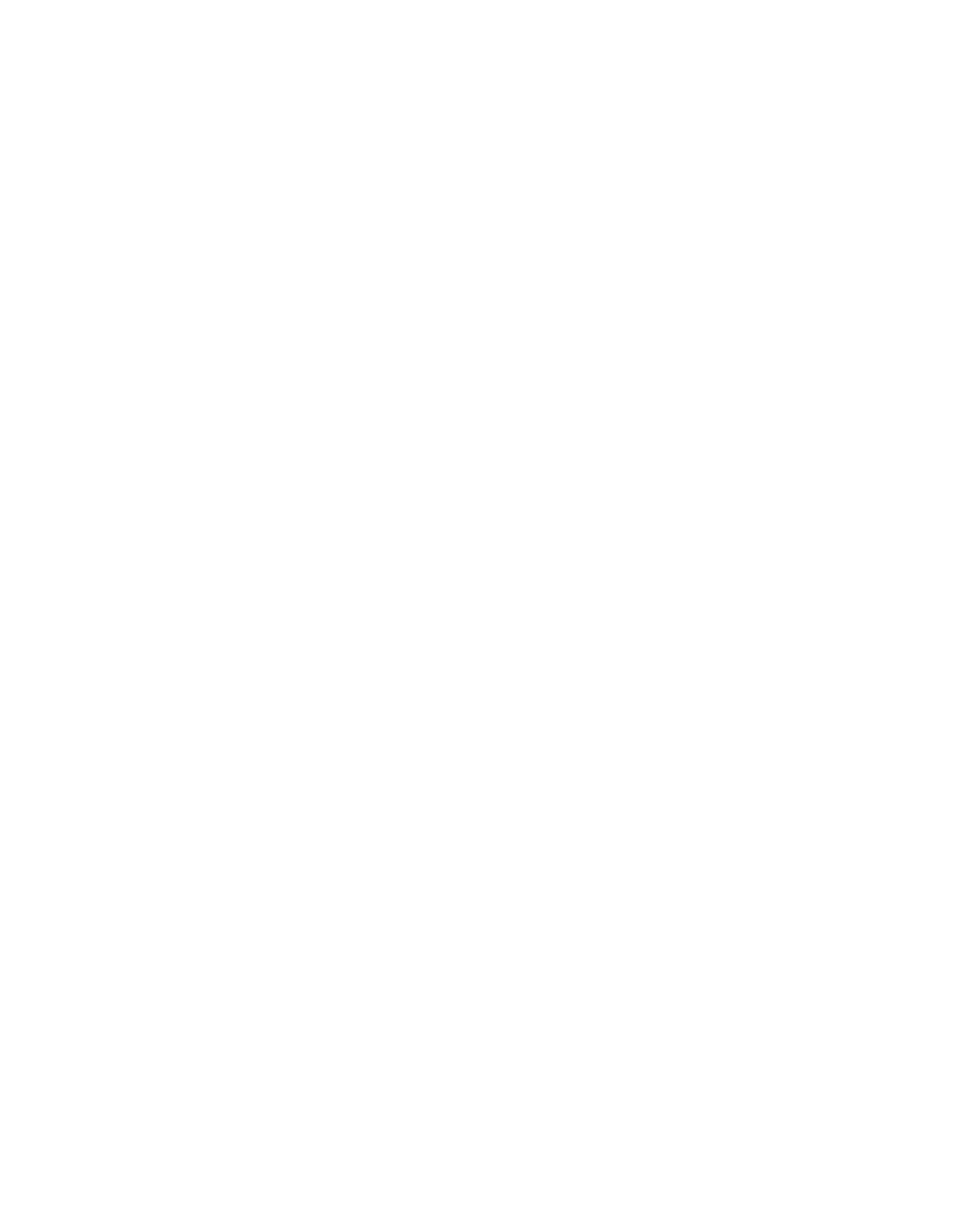# TABLE OF CONTENTS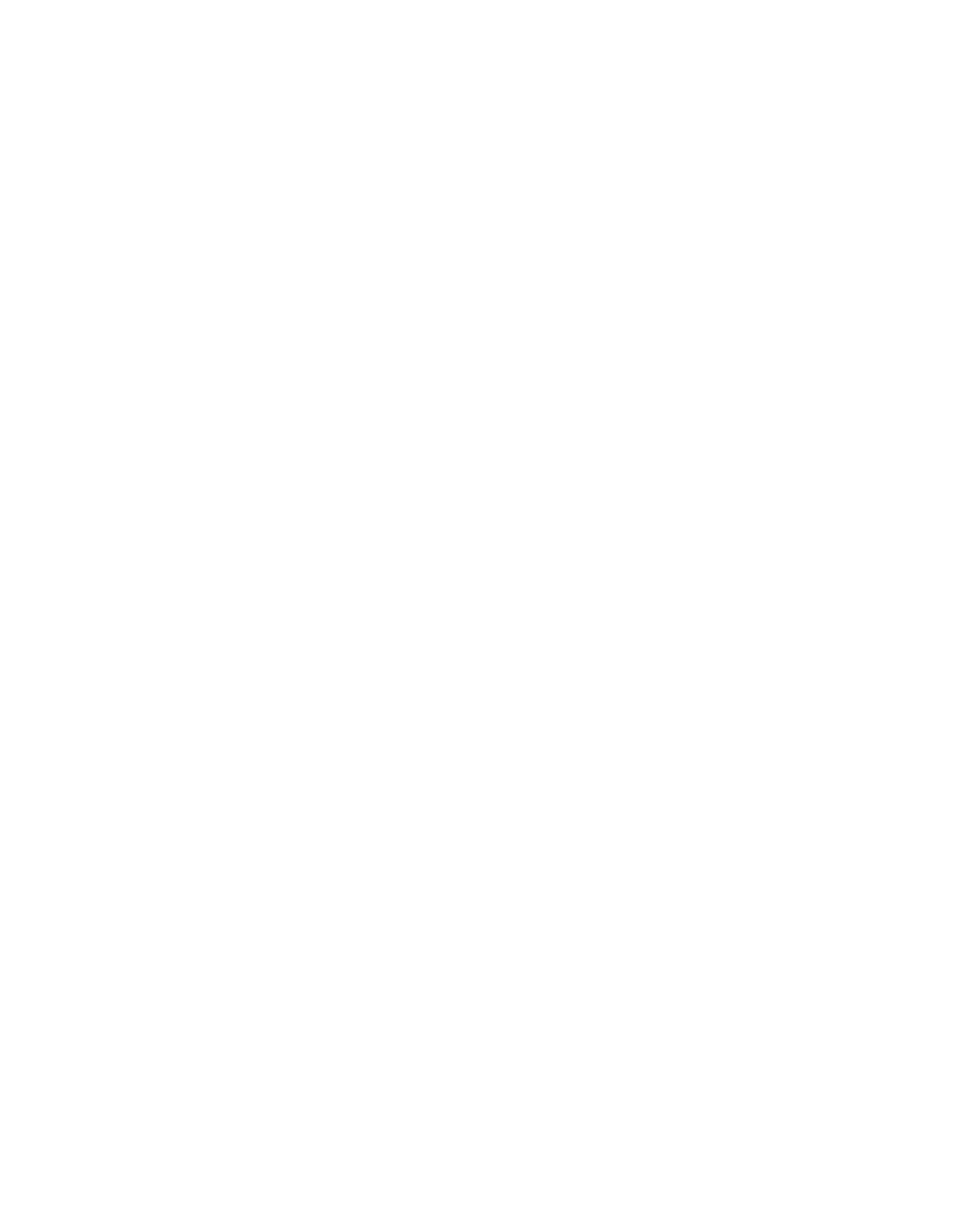### Section 1. General

The Arkansas Achieving A Better Life Experience Program (the "ABLE Program"), is established pursuant to the Arkansas ABLE Achieving a Better Life Experience Program Act, Chapter 3 of Title 20 of the Arkansas Code, as amended, codified as Ark. Code Ann. § 20-3-101, et seq. (the "Act"). The Program is designed to satisfy the requirements of Section 529A of the Internal Revenue Code of 1986, as amended, and any rulesregulations, rulings, announcements and other guidance issued thereunder (collectively referred to as "Section 529A"). In accordance with the Act, the Arkansas ABLE Program Committee (the "Committee") has established the following rules and regulations governing the operation of the Program. To the extent these rules and regulations are interpreted to be inconsistent with provisions of Section 529A, the provisions of Section 529A shall prevail. The Program may be affected by subsequent changes in federal and state legislation. The Committee shall have the right to modify these rules and regulations from time to time to comply with then current federal law and rulesregulations applicable to the Program and for other purposes. Capitalized terms not defined herein shall have the meaning ascribed to them in the Act.

## Section 2. Definitions

ABLE means the federal Achieving a Better Life Experience Program as provided under the Tax Increase Prevention Act of 2014 (Pub. L. No. 113-295, as amended) that creates state-level tax-advantaged savings programs to assist persons with blindness or disabilityEligible Individuals.

ABLE Program or Program means the Arkansas Achieving a Better Life Experience Program administered by the State TreasurerABLE Program Committee, managed by the Treasurer of the State of Arkansas, and created pursuant to the Arkansas Achieving a Better Life Experience Program Act of 2015 (Ark. Code Ann. § 20-3-101 et seq, as amended).

ABLE Program Committee or Committee means the committee created pursuant to Ark. Code Ann. § 20-3-1054, or any successor provision thereto.

Account Application Form means an application substantially in the form approved by the Committee from time to time.

Account means an individual investment account established and owned by an Eligible Individual and maintained pursuant toin the ABLE Program.

Account Administrator means the person selected by the ABLE Committee to administer the daily operations of the ABLE account plan and provide marketing, recordkeeping, investment management, and other services for the plan.

Account Beneficiary means the account owner whose qualified expenses are expected to be paid from an account.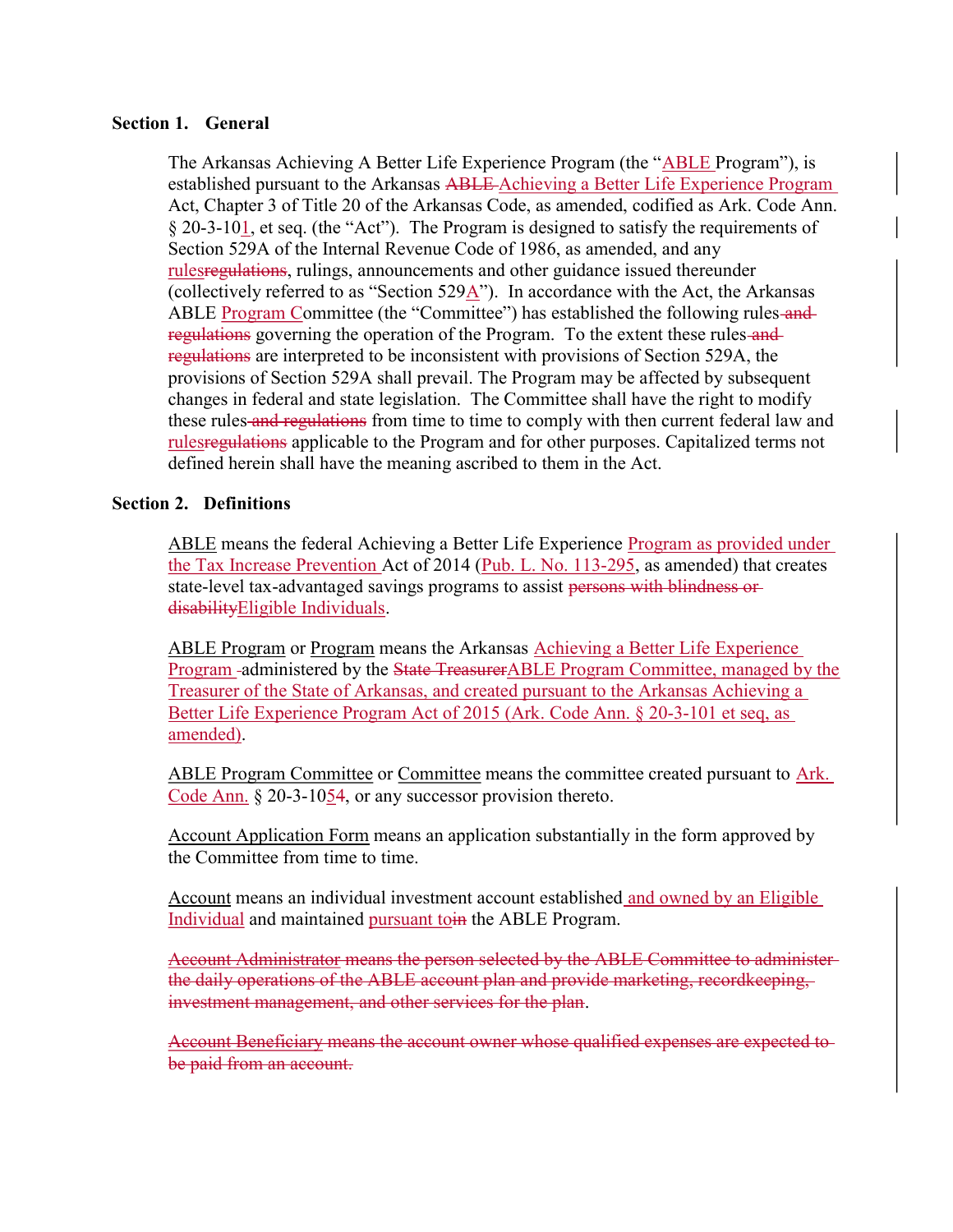Administrative Expenses means all expenses associated with the implementation and administration of the ABLE Program, including fees payable to third parties providing services related to the **planABLE** Program.

Age-Based Option means a Portfolio the assets of which are invested in a combination of Underlying Investments, currently based on the ages of Designated bBeneficiaries specified for such Portfolio.

American Arbitration Association means a non-profit provider of alternative dispute resolution services.

Approved Allocation means the allocation of assets for a Portfolio as approved by the Committee as may be set forth in the Program Management Agreement.

Approved Allocation Effective Date means the annual date (July 1) by which the Approved Allocation for a Portfolio is approved, as may be set forth in the Program Management Agreement.

Arkansas Administration Fee means any fee paid out of a Planthe Program's assets to the Committee pursuant to a Program Management Agreement.

Business Day means each day on which the New York Stock Exchange is open for trading.

Cash means U.S. dollars, checks or electronic funds transfers, or any other method deemed appropriate by the Committee.

Code means the Internal Revenue Code of 1986, as amended (26 USC 1, et seq.).

Contracting State means a state without a qualified ABLE program that has entered into a contract with Arkansas to provide residents of the contracting state access to a qualified ABLE program.

Contribution Maximum means the maximum amount that may be contributed to an Account for the same Designated Beneficiary, as determined from time to time by the Committee in accordance with ABLE.

County Public Guardian means a designated representative authorized by the State to act as a dDesignated rRepresentative fonr an Designated Baccount beneficiary that may not have a Ddesignated Rrepresentative.

Designated Beneficiary means the Eligible Individual who established the Account and is the owner of the Account.

Designated Beneficiary Change Form means a form for changing a Designated Beneficiary substantially in the form approved by the Committee, from time to time.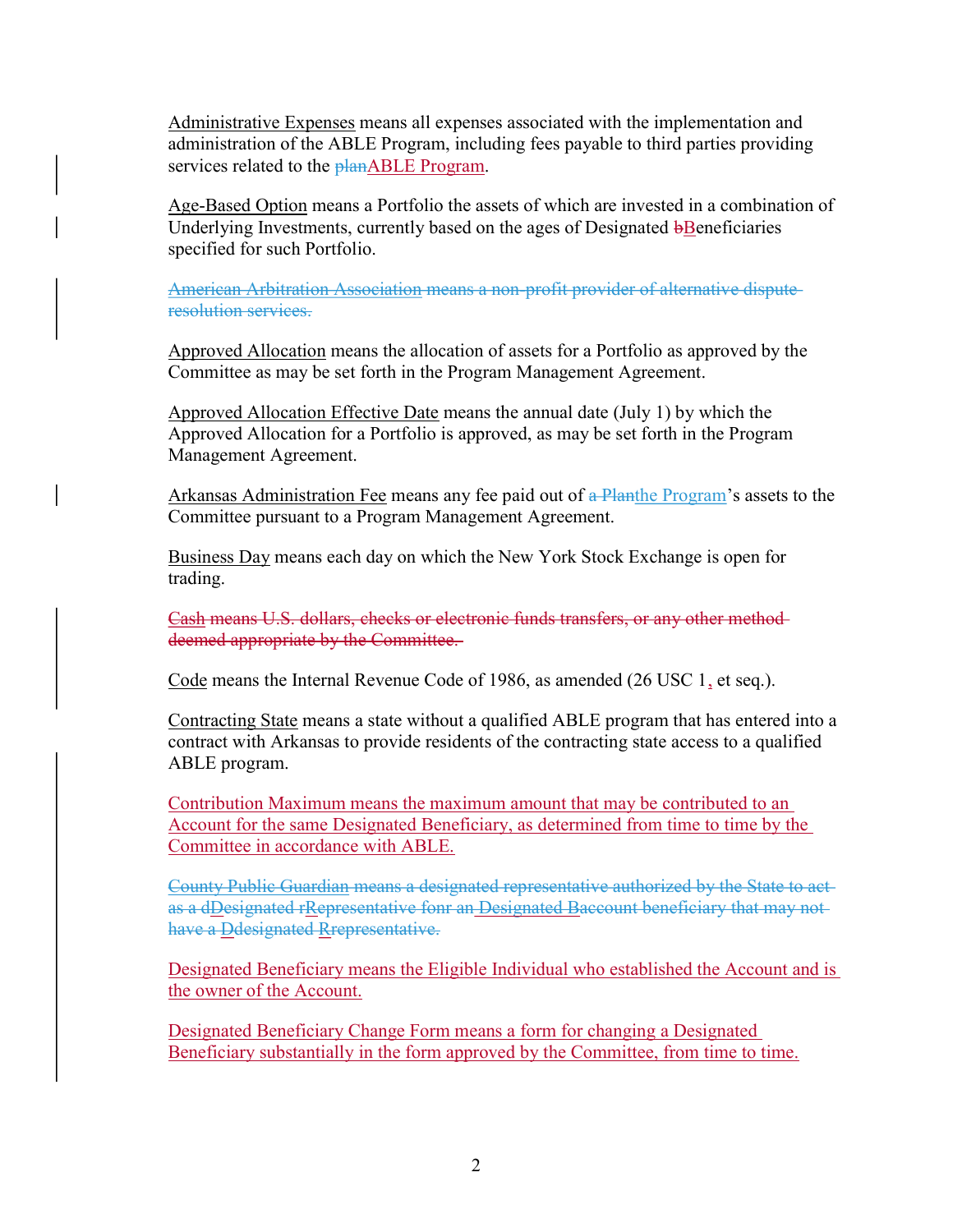Designated Representative means a person who is authorized to act on behalf of an Account Owner and Designated Baccount beneficiary.

Disability Certification means the certification described in Section 529A of the Code, Section 01130.740 of the Social Security Administration's Program Operations Manual System, or IRS Notice 2015-81. same as provided in Ark. Code. Ann. § 20-3-103(4).

Contribution Maximum means the maximum amount that an Account owner can contribute to an all Program Accounts for the same Designated beneficiary, as determined from time to time by the Committee in accordance with the Achieving a-Better Life Experience Program as provided under the Tax Increase Prevention Act of 2014, Pub. L. No. 113-295

Designated Beneficiary Change Form means a change of a Designated beneficiary substantially in the form approved by the committee, from time to time.

Earnings means the aggregate total of all dividends and interest income received by the ABLE Programsavings account plan at any time following the plan's Program's commencement. The aggregate total of dividends and interest income shall be reduced by the aggregate total of  $\alpha$ Administrative  $\epsilon$ Expenses paid out of the pool at any time following the commencement of the **planProgram.** Earnings shall be determined without regard to realized or unrealized capital gains and losses incurred by the **planProgram**.

Eligible Individual means an individual who for a taxable year (1) is entitled to benefits based on blindness or disability under Title II or XVI of the Social Security Act, 42 U.S.C. § 301 et seq., and the blindness or disability is a preexisting condition that occurred before the date on which the individual attained twenty-six (26) years of age; or (2) has a Disability Certification filed with the United States Secretary of the Treasury for the taxable yearhas the meaning given to that term under Section 529A of the Code.

Eligible Participant means an individual as defined in AR Code Title 20-3-103 (54)

FDIC means the Federal Deposit Insurance Corporation.

Federal Guidelines means official guidance from federal agencies with jurisdiction over ABLE, includingspecifically the SSA's Program Operations Manual System (SI 01130.740) (2016) and IRS Notice 2015-81, "Guidance Under Section 529A: Qualified ABLE Programs" (80 FR 35602) (2015). These incorporations by reference refer to the guidelines on the date specified and do not include any editions or amendments subsequently to the date specified.

Investment Fund means the portion of thea PlanProgram's assets invested in uUnderlying Investments (i.e., that portion of the PlanProgram's assets not held in the Operating Fund).

Investment Program Manager means the entity employed by the Program Managerto manage the assets of the Portfolios pursuant to the Program Management Agreement.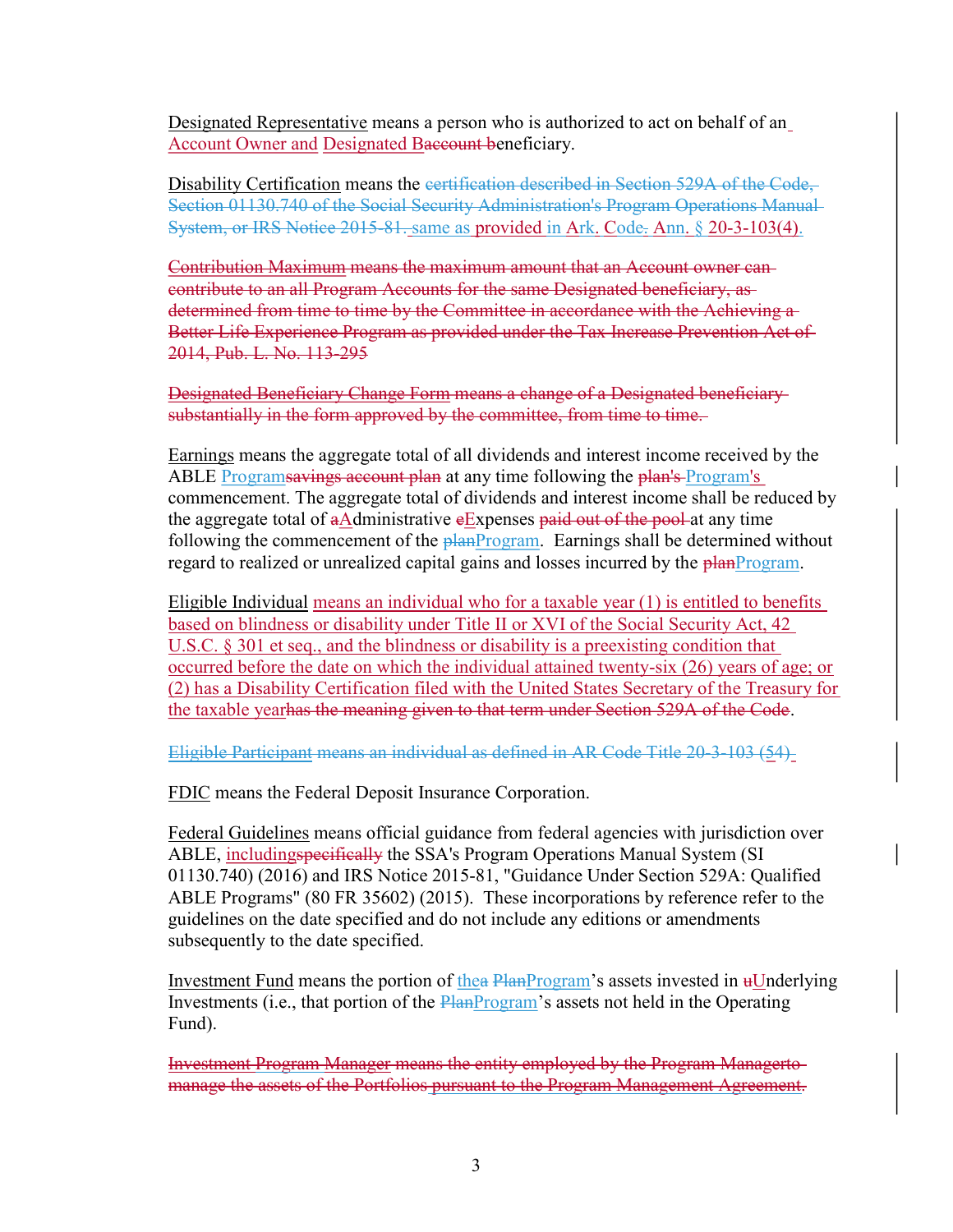IRS means the Internal Revenue Service.

Management Fee means any fee paid out of thea PlanProgram's assets to the Program Manager pursuant to a written agreement approved by the Committee.

Member of the Family means a brother, sister, stepbrother, or stepsister.

MSRB means Municipal Securities Rulemaking Board and any duly established entity which succeeds to the functions thereof.

Net Asset Value means: (1) the net asset value per share of the Underlying Investments as of the market close on that Business Day; (2) adjustments, if any, to the net asset value per share of any Underlying Investments made after the market close; (3) net purchase orders and net redemption orders received by the Investment Program Manager from the Program Manager each Business Day; (4) the deduction and payment of fees and expenses from the Portfolios by the Program Manager, or by the Investment Manager; and (5) the Investment Program Manager's reinvestment, into any Underlying Investment it or its affiliate offers and manages, of any income, dividends and/or capital gain distributions paid by underlying funds.

NYSE means the New York Stock Exchange.

Operating Account means the account established for the purpose of holding the Arkansas Administration Fee.

Operating Fund means that portion of the PlanProgram's assets not held in the Investment Fund.

Participation Agreement means an agreement to participate in the ABLE accountplanProgram between an aAccount owner and the State, through its agencies and the State TreasurerProgram, substantially in the form approved by the Committee, from time to time.

Plan means the ABLE savings account plan authorized by the Act.

Plan Disclosure Documents means the complete disclosure document or set of documents describing the Program, including any supplement(s) thereto, each as amended from time-to-time, constituting an "official statement" within the meaning of Rule 15c2-12 under the Securities Exchange Act of 1934, as amended, and the rules of the MSRB and any successor to the applicable functions thereof.

Portfolio means one of the PlanProgram Portfolios established within the Investment Fund to which cContributions may be allocated, and that are invested in Underlying Investments.

**Program Description means the complete disclosure document or set of documents** describing thea PlanProgram, including any supplement(s) thereto, each as amended from time-to-time, constituting an "official statement" within the meaning of Rule 15c2-12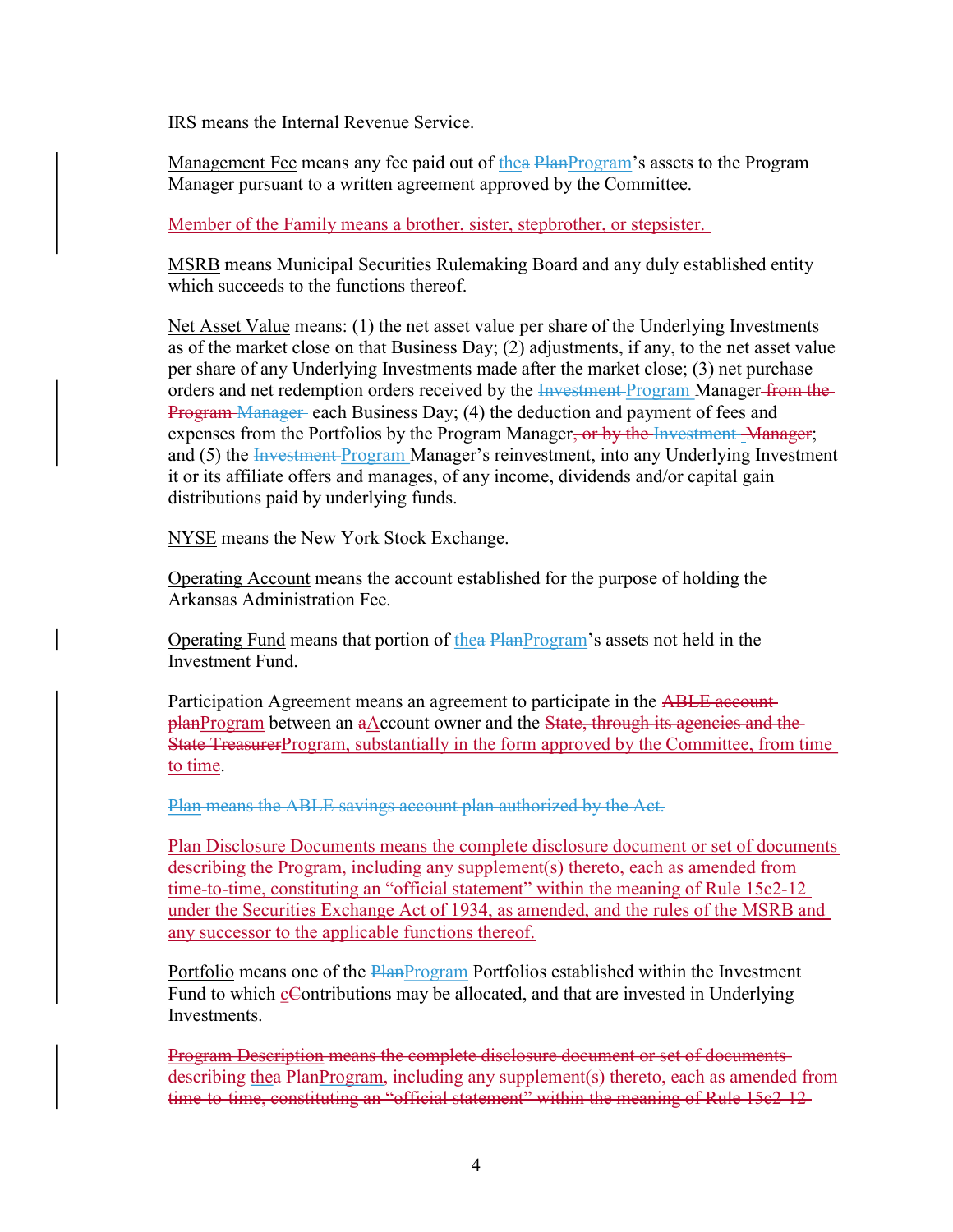under the Securities Exchange Act of 1934, as amended, and the rules of the MSRB and any successor to the applicable functions thereof.

Program Distributor means the program distributor employed by the Committee pursuant to Ark. Code Ann. § 20-3-104, or any successor provision thereto, and designated as such in the then current Program Description.

Program Management Agreement means a written *implementing* agreement among the **TrustProgram, the Committee and the Program Manager.** 

Program Manager means both the program manager and the recordkeeping and servicing agent employed by the Committee pursuant to Ark. Code Ann. § 20-3-104, or anysuccessor provision thereto, and designated as such in a Program Management Agreement. Program Manager means the entity engaged by the Program to administer the daily operations of the ABLE Program, provide marketing, recordkeeping, investment management, and other services for the Program, and manage the assets of the Portfolios, all pursuant to the Program Management Agreement, and designated as such in the then current Plan Disclosure Documents.

Qualified Beneficiary means an individual who is entitled to benefits based on blindness or disability under title II or XVI of the Social Security Act, or who has a "disability certification" filed with the Secretary and was disabled before age 26.

Qualified Disability Expenses means expenses that are qualified under Section 529A of the Code. the same as provided in Ark. Code Ann. § 20-3-103(8).

Qualified Withdrawal or "Qualified Distribution" means a withdrawal from an ABLE Aaccount to pay the Qqualified Ddisability Eexpenses of the Designated Bbeneficiary of the Aaccount.

Rollover Contribution means a cContribution to an Account which is transferred to or deposited in the Account from another program operating as a "qualified ABLE program" within the meaning of Section 529A, or any successor provision thereto, of the Code.

Rollover Distribution means a distribution or transfer from an Account which is transferred to or deposited in another program operating as a "qualified ABLE program" within the meaning of Section  $529\text{\AA}$ , or any successor provision thereto, of the Code.

Secretary means the U.S. Secretary of the Treasury.

**SSA** means the Social Security Administration.

SSI Limit means the Supplemental Security Income limit.

Series means a class of units of a Portfolio.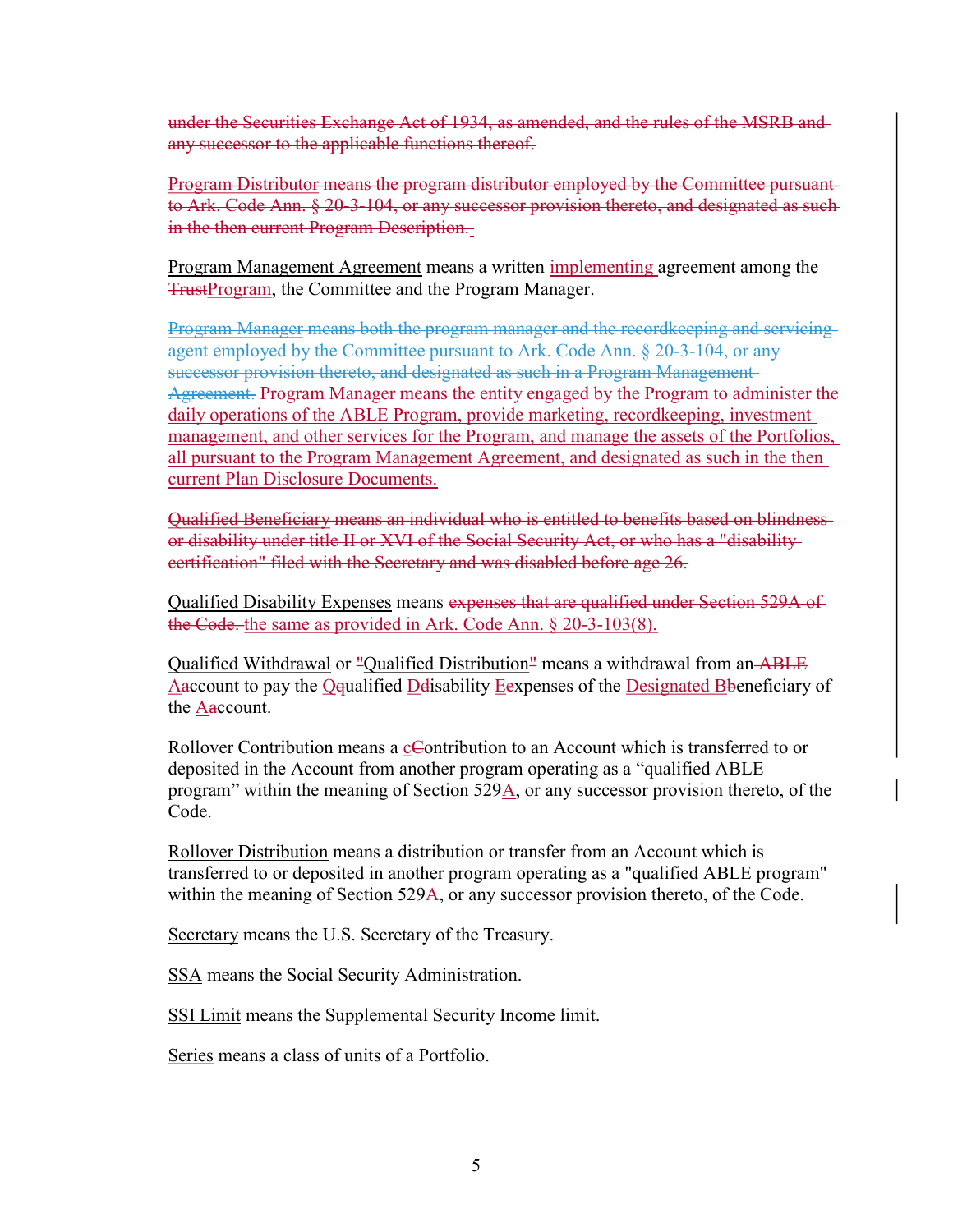State means the State of Arkansas, acting through its executive, administrative, legislative and judicial branches.

Treasurer means the duly elected Treasurer of the State of Arkansas-or his or herdesignee or designees, which may include one or more third party service providers.

Trust means the Achieving a Better Life Experience Program Trust created pursuant to Ark. Code Ann. § 20-3-104(a).

Underlying Investments means ETF's, securities, separate accounts, registered mutual funds or other investments in which assets of a Portfolio are invested.

Withdrawal means a Qualified  $\frac{w}{w}$  thdrawal or a Nnonqualified withdrawal.

Withdrawal Request means a request by an Account owner to effect a Withdrawal substantially in the form or other process approved by the Committee, from time to time.

Year-of-Enrollment Portfolio means a Portfolio the assets of which are invested in a combination of Underlying Investments based upon the Delesignated Bbeneficiaries participated year of enrollment as determined by the Account owner.

Section 3. Interstate Agreement or Compact

The Treasurer and Committee may enter into an interstate agreement for joint ABLErelated services, in order to achieve better programming and higher economies of scale in investment options.

#### Section 4. Program Structure

A. The Trust. The Trust is comprised of an Investment Fund and an Operating Fund.

1. Investment Fund. The Investment Fund initially receives all cContributions to Accounts made by Account ownersestablished pursuant to Participation Agreements. The Investment Fund is invested in Uunderlying Investments.

2. Operating Fund. The Operating Fund is comprised of the Operating Account and such sub-accounts as may be established by the Committee from time to time.

#### B. Portfolios.

1. General.

a. The Investment Fund may be divided into one or more Portfolios and/or Series of Portfolios. Each Portfolio will represent a separate, segregated portfolio of uUnderlying Investments held in the Investment Fund.

b. Contributions made to an Account on behalf of a Designated beneficiary are invested in units of one or more Series of one or more Portfolios based on an election on the Account Application Form (or other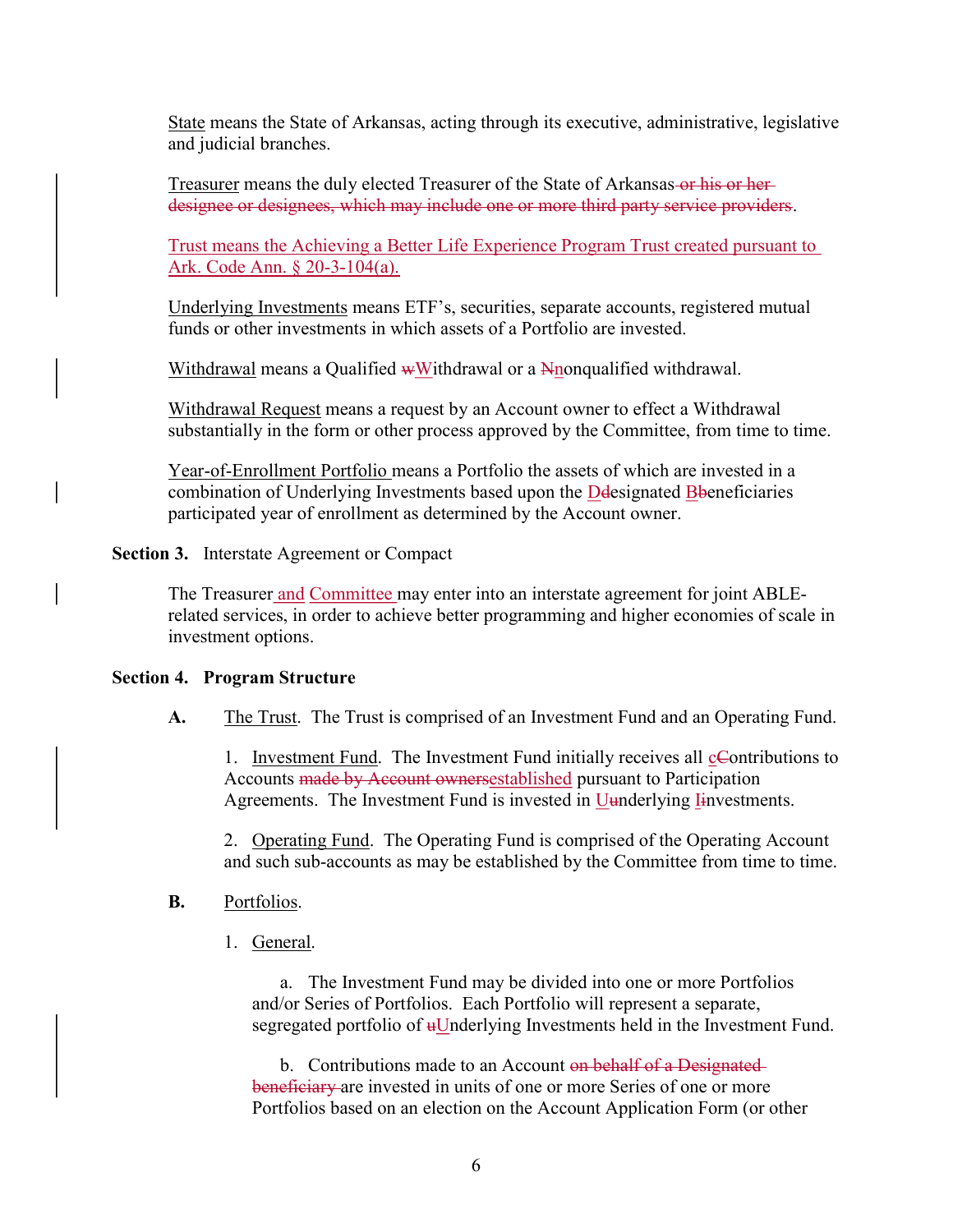appropriate form) made by an Account owner. If an Account owner is awarded a matching grant, the matching grant will be invested according to the Portfolio's $(s')$  allocation instructions on file for the account owner's Account. The terms, expenses and sales charges, if any, as well as the availability of different Portfolios (or Series thereof) shall be as described in the then current Program DescriptionPlan Disclosure Documents.

c. The assets of each Portfolio will be rebalanced periodically on an as needed basis to conform each Portfolio to the Approved aAllocation.

d. The Arkansas ABLE Account Program or the Program Manager has the right to alter the basis of assigning Accounts to Age-Based Options and, subject to receipt of reasonably satisfactory assurance that such reassignment would not disqualify the affected Accounts or the Program from treatment, for federal tax purposes, as described in the then current Program DescriptionPlan Disclosure Documents and/or Ssupplement-, or any supplements thereto, to reassign existing Accounts for any reason it deems appropriate.

#### 2. Change of Designated Beneficiary.

a. An Account owner shall have the right to name be the Delesignated Bbeneficiary of an Aaccount and have the right at any time to change the Detesignated Bbeneficiary of an Aaccount to an  $E$ —eligible Iindividual who is a mMember of the fFamily of the former Delesignated Bbeneficiary.

b. At the direction of an Aaccount owner, all or a portion of an Aaccount may be transferred to another Aaccount of which the Ddesignated Bbeneficiary is a member of the family of the Ddesignated Bbeneficiary of the transferee Aaccount if the transferee Aaccount was created by this chapter or in accordance with the Achieving a Better Life Experience Program asprovided under the Tax Increase Prevention Act of 2014, Pub. L. No. 113- 295ABLE.

3. Subsequent Portfolios and Series. The Committee shall have the authority to increase or decrease the number of Age-Based Options or Ccustom Pportfolio Ooptions and/or the number of Series of each such Portfolio and to create or terminate any additional Portfolios or Series the terms of which shall be as set forth in the then current Program DescriptionPlan Disclosure Documents provided.

C. Net Asset Value. The Program Manager, or its delegate, will calculate a Net Asset Value for each Portfolio (or Series thereof) of the Investment Fund as described in the then current Program DescriptionPlan Disclosure Documents.

#### Section 45. Program Distribution and Participation

A. Program Distribution.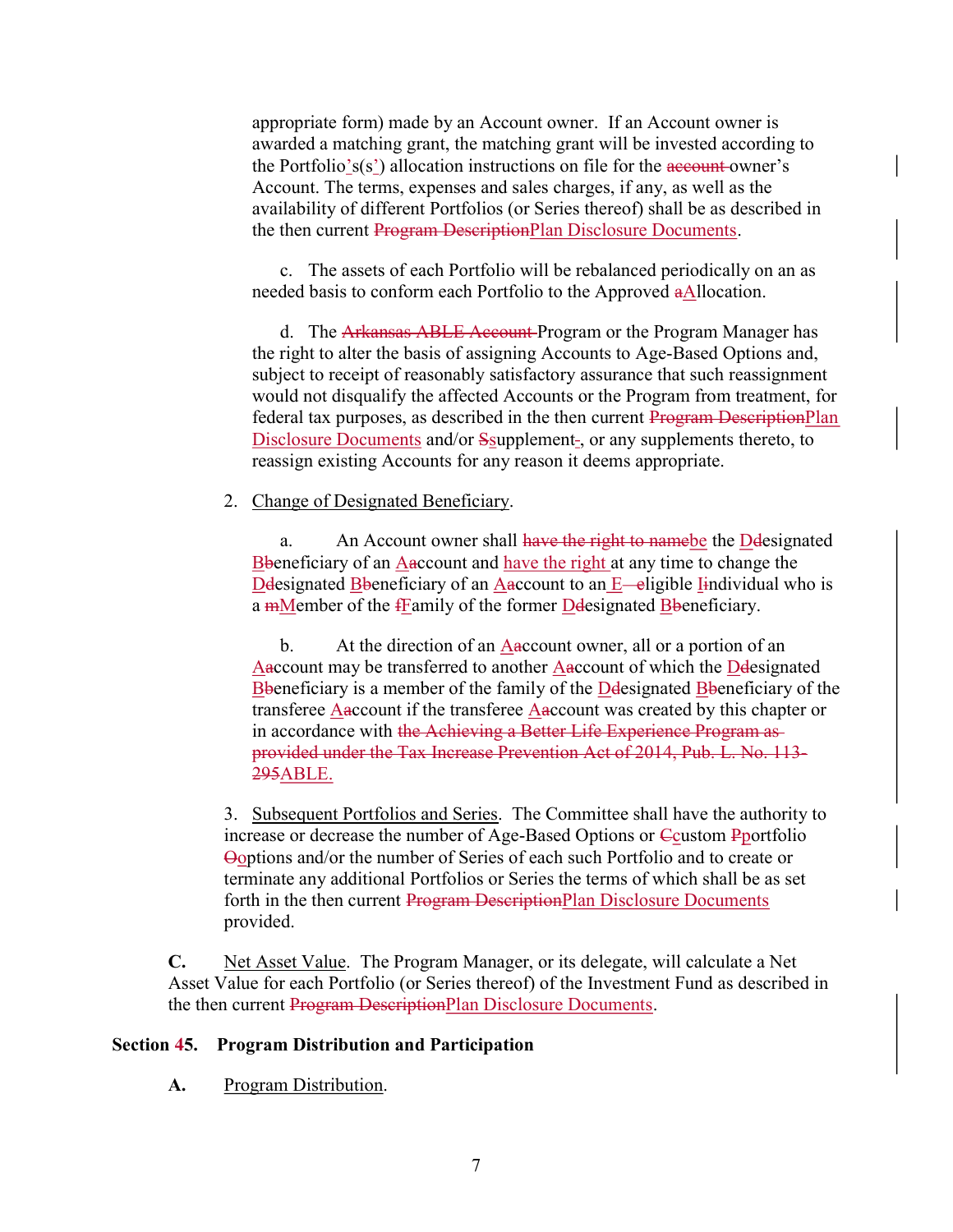1. Except as otherwise indicated in the Actis chapter, interest, dividends, and capital gains from funds invested in the **Arkansas Achieving a Better Life** ExperienceABLE Program are exempt from Arkansas income taxes.

2. A Qqualified Delistribution from an disability savings-Aaccount established under the  $P$ *program* is exempt from Arkansas income tax with respect tto the Ddesignated Bbeneficiary's income.

3. Nonqualified distributions from an disability savings aAccount established under the  $\frac{1}{2}$ Program are subject to Arkansas income tax. The nonqualified distribution is taxable to the party, account owner, or designated beneficiary who actually makes the withdrawal.

a. Earnings on a contribution that are included in a refund are subject to Arkansas income tax if an account owner receives a refund of contributions to a disability savings account established under the program 21 because of either:  $(1)$  The death or disability of the designated beneficiary; or  $(2)$  A scholarship, allowance, or payment described in 26 U.S.C. § 135(d)(1)(B) or  $(d)(1)(C)$  as in effect on January 1, 2014, received by the designated beneficiary.

#### B. Program Participation.

1. Opening an Account. An Eligible Participant-Individual must complete an Account Application Form and any other documents required by the Committee or, the Program Manager, these rules and regulations, or applicable federal and state law or ruler egulation and submit such documents to the Program Manager along with the initial minimum account contribution as set forth in the then current Program DescriptionPlan Disclosure Documents. A Designated Beneficiary is limited to one (1) Account. The acceptance by the Program Manager for processing an Account Application Form and an initial contribution does not constitute the agreement of the Program Manager to open an account. The Program Manager has the right, but not the obligation to reject an Account Application Form that does not contain all information requested on the Account Application Form. There shall be no restrictions on the age of the Designated  $\overline{b}$ Beneficiary (except as may be deemed necessary to comply with applicable law) or any required relationship between the Account owner and Designated beneficiary.

2. Entering into a Participation Agreement. Subsequent to or concurrently with opening an Account, an Eligible Participant Individual must provide the information required by and agree by virtue of opening an Account to be bound by a Participation Agreement for each Designated beneficiary on whose behalfthe Account owner intends to make Contributions.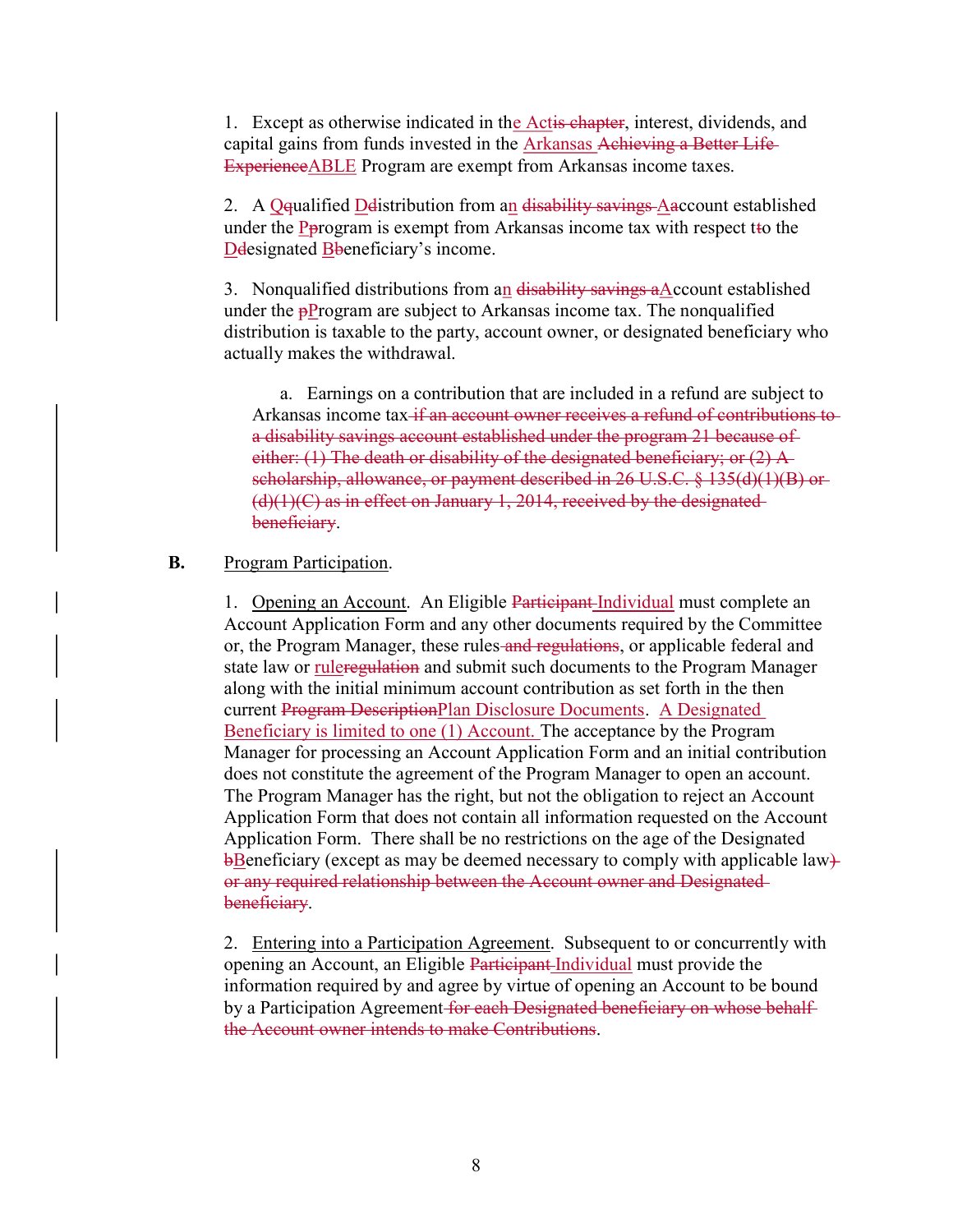3. Assigning Accounts to Portfolios and Series. The Program Manager will assign each Account to a Portfolio(s) based upon information submitted by the Account owner.

#### 4. Contributions to an Account.

a. Form of Contribution. Contributions may use the made in Cash only by check, wire transfer, payroll direct deposit, automated clearing house (ACH), electronic funds transfer (EFT), rollover from another ABLE or 529 Plan account, . As used in this section, "Cash" includes checks or electronic funds transfers. Contributions may be made: (i) by lump sum payment; (ii) by electronic funds transfer from an existing account of the Account owner pursuant to an automated investment plan; (iii) by employer payroll  $deduction; or (iv)$  by such other method as set forth in the then current Program DescriptionPlan Disclosure Documents. The term doesContributions may not be made by not include cash, money orders, travelers checks, foreign checks not in U.S. dollars, checks dated over 90180 days, checks post-dated checksmore than seven days, checks with unclear instructions, securities, noncash assets, charges on debit, credit cards or any other payment method prohibited by the then current Program DescriptionPlan Disclosure Documents. In order for an Account owner to make Ccontributions by employer payroll deduction, the Account owner's employer must be able to meet the Program Manager's operational and administrative requirements for Qqualified tuition program payroll Ccontributions. Any person may make contributions to an Account that is established to meet the Qualified Disability Expenses of the Designated Beneficiary of the Account.

b. Amount of Contribution. The minimum initial and minimum subsequent Contribution amount by check is are as set forth in the then current Program DescriptionPlan Disclosure Documents, and may, from time to time, be revised subject to the approval of the Committee. The minimuminitial and minimum subsequent Contribution amount by automaticinvestment plan are as set forth in the then current Program Description. The Contribution Maximum for an<sup> $\mu$ </sup> Accounts for a Designated bBeneficiary is as set forth in the then current Program DescriptionPlan Disclosure Documents.

c. Crediting of Contributions. The Program Manager generally shall credit Ccontributions to an Account as of the same Business Day as received in good order as determined by the Program Manager, provided such Ccontributions are delivered to and accepted by the Program Manager by 4:00 p.m. Eastern time on such Business Day, or upon such other Business Day as may be set forth in the then current Program DescriptionPlan Disclosure Documents. The Program Manager generally shall credit Contributions made by electronic fund transfer to an Account generally the next Business Day after the transfer is received in good order as determined by the Program Manager, provided such *C*contributions are delivered to and accepted by the Program Manager by 10:00 p.m. Eastern Time on such Business Day, or upon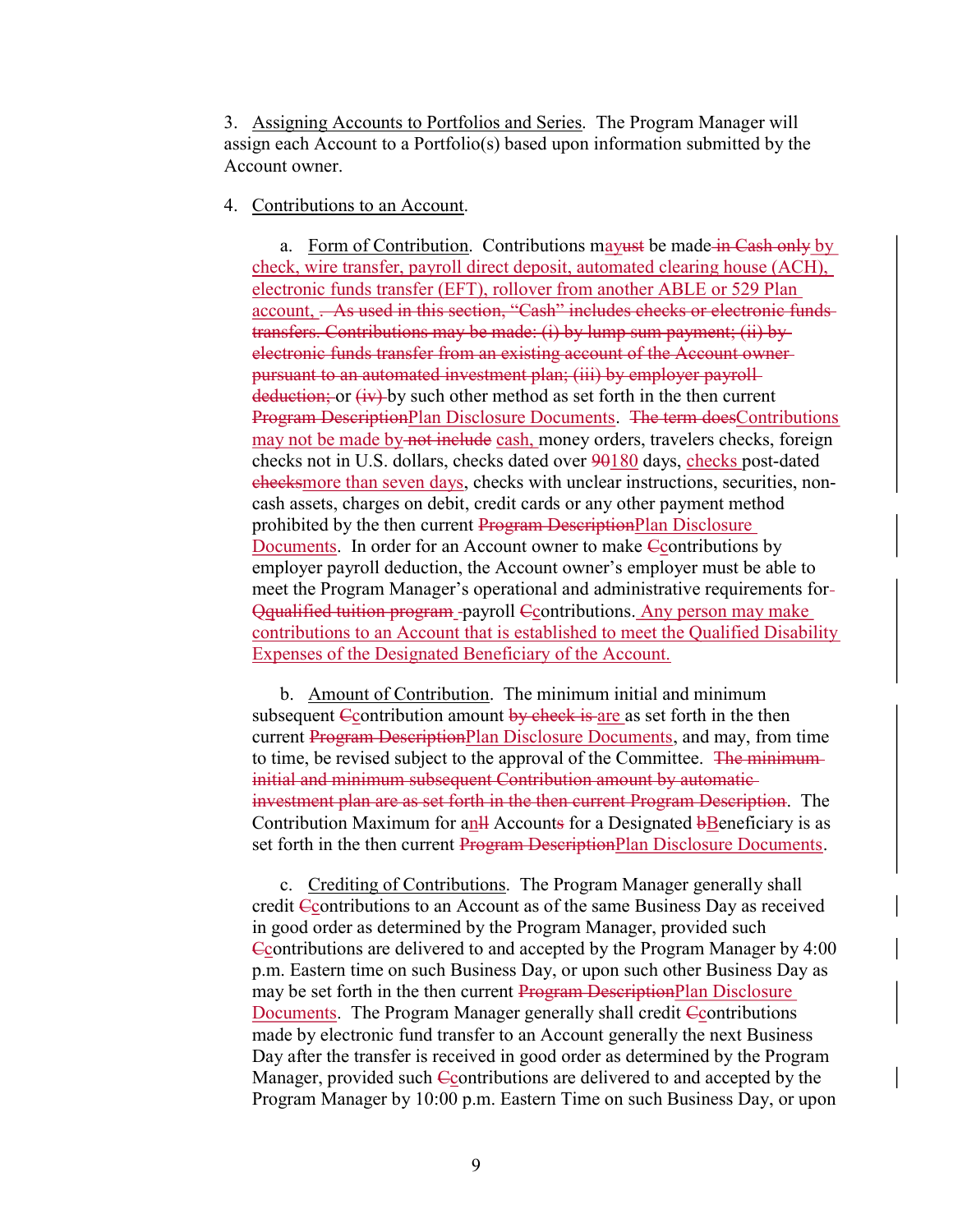such Business Day, or upon such other Business Day as may be set forth in the then current Program DescriptionPlan Disclosure Documents.

d. Accounting of Contributions. On the Business Day of the investment of a Ccontribution by the Program Manager, units (or additional units) of the applicable Portfolio(s) will generally be reflected in the records of  $t$ ehthe Program for the applicable Account. Contributions made by check, which are received in good order, will generally be considered received by the Program in a given year if received on or before December 31st of the same year, provided the checks are subsequently paid. Contributions made pursuant to an electronic funds transfer will generally be considered received by the Program in a given year if initiated by the Account owner on or before 10:00 p.m. Eastern Time on December  $31<sup>st</sup>$  of such year, provided the funds are subsequently withdrawn from an Account owner's checking or savings account at another financial institution. Contributions made pursuant to an automatic investment plan will generally be considered received by the Program in the year the automatic investment debit has been deducted from an Account owner's checking or savings account at another financial institution.

e. Investment of Contributions. A Contribution to an Account is generally invested in units of the Portfolio(s) designated by the Account owner or assigned by the Program Manager and/or the Committee on the same Business Day as the crediting of the Ccontribution to an Account, or upon such other Business Day as may be set forth in the then current Program-DescriptionPlan Disclosure Documents.

f. Accounting for Contribution. On the Business Day following the investment of a Ccontribution by the Program Manager, units (or additional units) of the applicable Portfolio(s) will generally be reflected in the records of the Program for the applicable Account.

g. Overfunding an Account. Any Ccontribution made by an Accountowner will generally be returned to the Account owner in the event the Ccontribution exceeds the Contribution Maximum for the Designated bBeneficiary. All Accounts within the Program for the same Designated beneficiary will be aggregated for purposes of determining whether the Contribution Maximum has been exceeded.At the Program Manager's discretion, a penalty may be imposed on Ccontributions which exceed the Contribution Maximum. The Program Manager may refuse Ccontributions, which it determines, in its sole discretion, appear to constitute an abuse of the Program.

h. Rollover Contributions. Rollover Contributions to an Account must be accompanied by an incoming rollover form (or such other form as approved by the Committee) executed by the Account owner and submitted in good order as determined by the Program Manager. An incoming rollover form (or other approved form) must include all information the Program Manager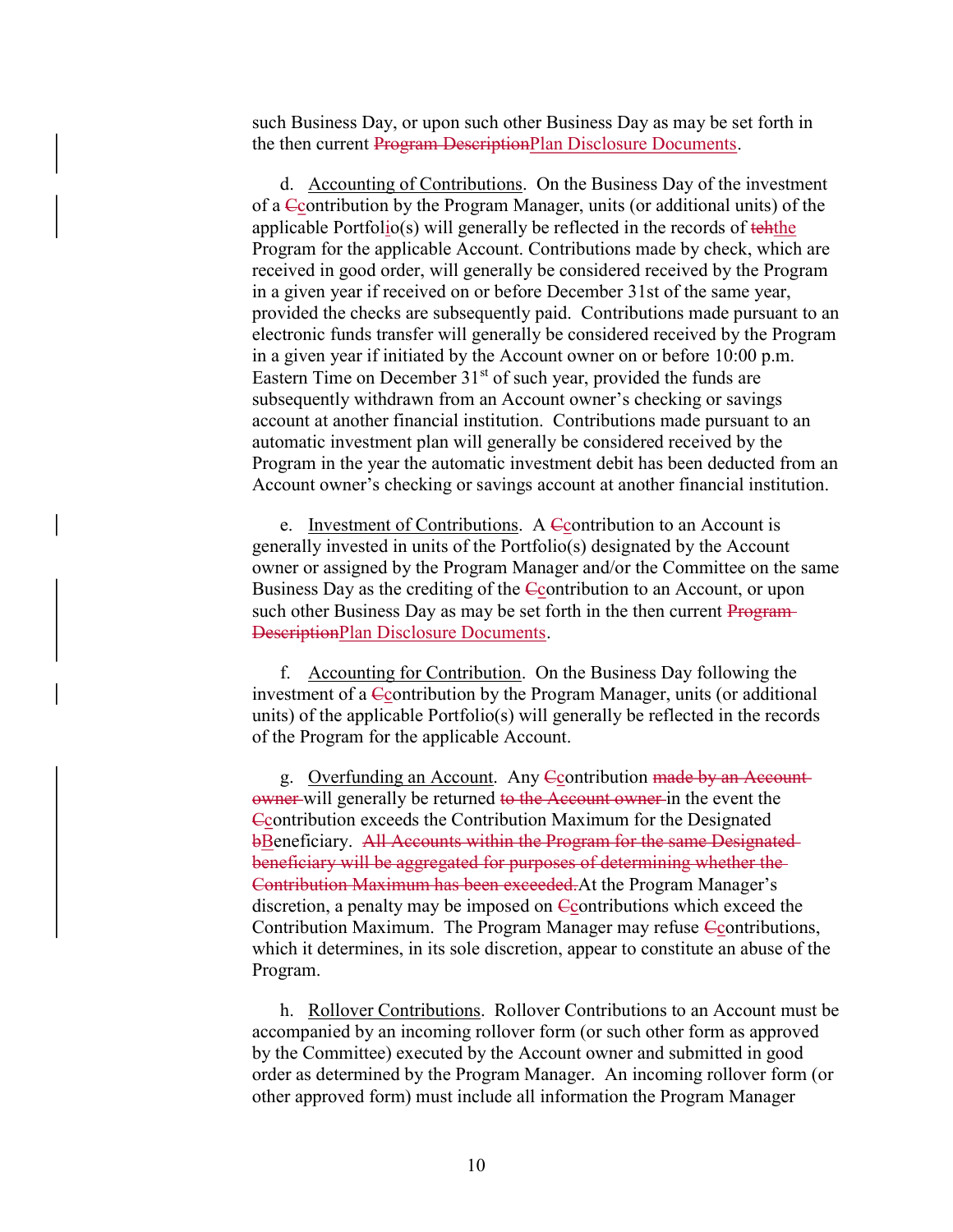and/or Committee may require in order to process the Rollover Contribution in accordance with all requirements of the Program, including those specified in these rules and regulations, the Program DescriptionPlan Disclosure Documents, and applicable federal and state law or ruleregulation. The Program Manager has the right, but not the obligation to reject an applicable form that does not contain all information requested. The Program Manager may record the entire amount of the Ccontribution as earnings unless the incoming rollover form (or other approved form) is accompanied by a statement from the administrator or manager of the Section 529 Qqualified ABLE program from which the Rollover Contribution is made detailing the amount of the Rollover Contribution that constitutes principal and the amount of the Rollover Contribution that constitutes earnings, together with such other information as the Committee and/or Program Manager may require. Rollover Contributions to an Account may be subject to federal income tax and/or penalties as required by then current federal law or regulationrule. Reporting and payment of any such federal or state taxes or penalties shall be the obligation of the Account owner.

#### 5. Changes to an Account.

a. Change in Designated Beneficiary. To change the Designated bBeneficiary of an Account, the Account owner must complete a Designated Beneficiary Change Form or such other form as the Committee shall approve (and any additional required documentation) and submit it in good order as determined by the Program Manager in accordance with all requirements of the Program, including those specified in these rules and regulations, the Program DescriptionPlan Disclosure Documents, and applicable federal or state law or regulationrule. The Program Manager has the right, but not the obligation to reject an applicable form that does not contain all information requested. If the Account owner's request is in good order (as determined by the Program Manager), the Designated  $\overline{b}$ Beneficiary on the Account will be changed to the new Designated  $\frac{1}{2}$ Beneficiary on the records of the Program.

b. Partial Transfer of Account Assets to New Designated Beneficiary. To transfer some, but not all, assets from one Account to another Account, the Account owner must provide such information as is necessary for the Program Manager to process such transaction in accordance with all requirements of the Program, including those specified in these rules and regulations, the Program DescriptionPlan Disclosure Documents, and applicable federal law or ruleregulation. If the Account owner's request is in good order as determined by the Program Manager the amount specified by the Account owner for transfer from the Account will be transferred to on the records of the Program to an Account for the benefit of the new Designated **b**Beneficiary.

c. Successor Account owner. An Account owner may name a successor Account owner if permitted by the applicable form, and to the extent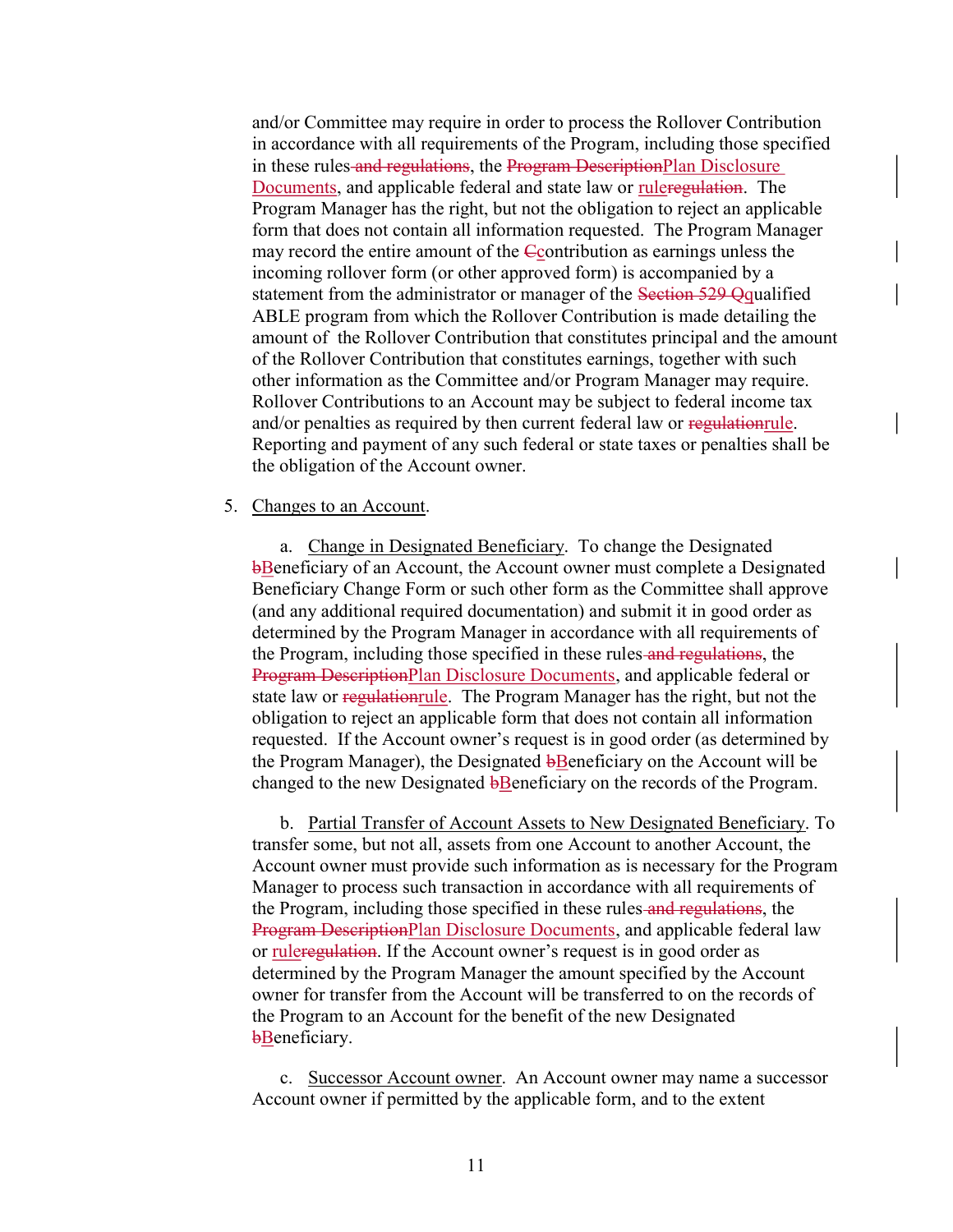permissible in accordance with the Program DescriptionPlan Disclosure Documents and applicable law. On notification to the Program Manager of the death of the Account owner, accompanied by a death certificate or other proof of death recognized under applicable law and such other information as the Program Manager requires, the Program Manager will change the Account owner for the Account on the records of the Program. In the event a qualified successor Account owner is not named on the Account Application Form or the named successor Account owner does not qualify for or accept the Account, and the Account owner has not disposed of the Account otherwise in a will, trust or other testamentary disposition, the Account will become part of the Account owner's estatesurviving spouse of the Account owner will become the Account owner for the Account. In the event there is no surviving spouse and the Designated beneficiary is not a minor, the Designated beneficiary will become the Account owner for the Account. If the Designated beneficiary is a minor, the Designated beneficiary's custodial parent will become the Account owner for the Account. If the Designated beneficiary has more than one custodial parent the custodial parent whose birthday is earlier in the calendar year will become the Account owner for the Account. If a court of competent jurisdiction declares an Account owner legally incompetent and appoints a successor Account owner, the Program Manager will change the Account owner for the Account on the records of the Program.

d. Change in Account Owner. The Account owner may transfer ownership of an Account to another Eligible Participant Individual, if the transfer is made without consideration. The Account owner will be responsible for any adverse federal and state tax consequences arising from such a change. A change of Account owner must be accompanied by an account information change form or such other form as approved by the Committee and submitted in good order as determined by the Program Manager.

e. Account Owner Direction of the Investment of Contributions. Account owners cannot direct the investment of Contributions (or the earnings on Ccontributions) once they have been used to purchase units- of the designated Portfolio(s). Account owners may change how investments are allocated up to two (2) times per year among the available Portfolio options in accordance with the then current Program DescriptionPlan Disclosure Documents and applicable law or ruleregulation.

f. General. The ability of Account owners to affect changes in an Account and the consequences to Account owners may be affected by subsequent changes in federal and state legislation.

6. Penalties for Misrepresentations. In the event an Account owner makes any material misrepresentation in any oral or written communication with the Committee or the Program Manager, the Program Manager may terminate an Account owner's